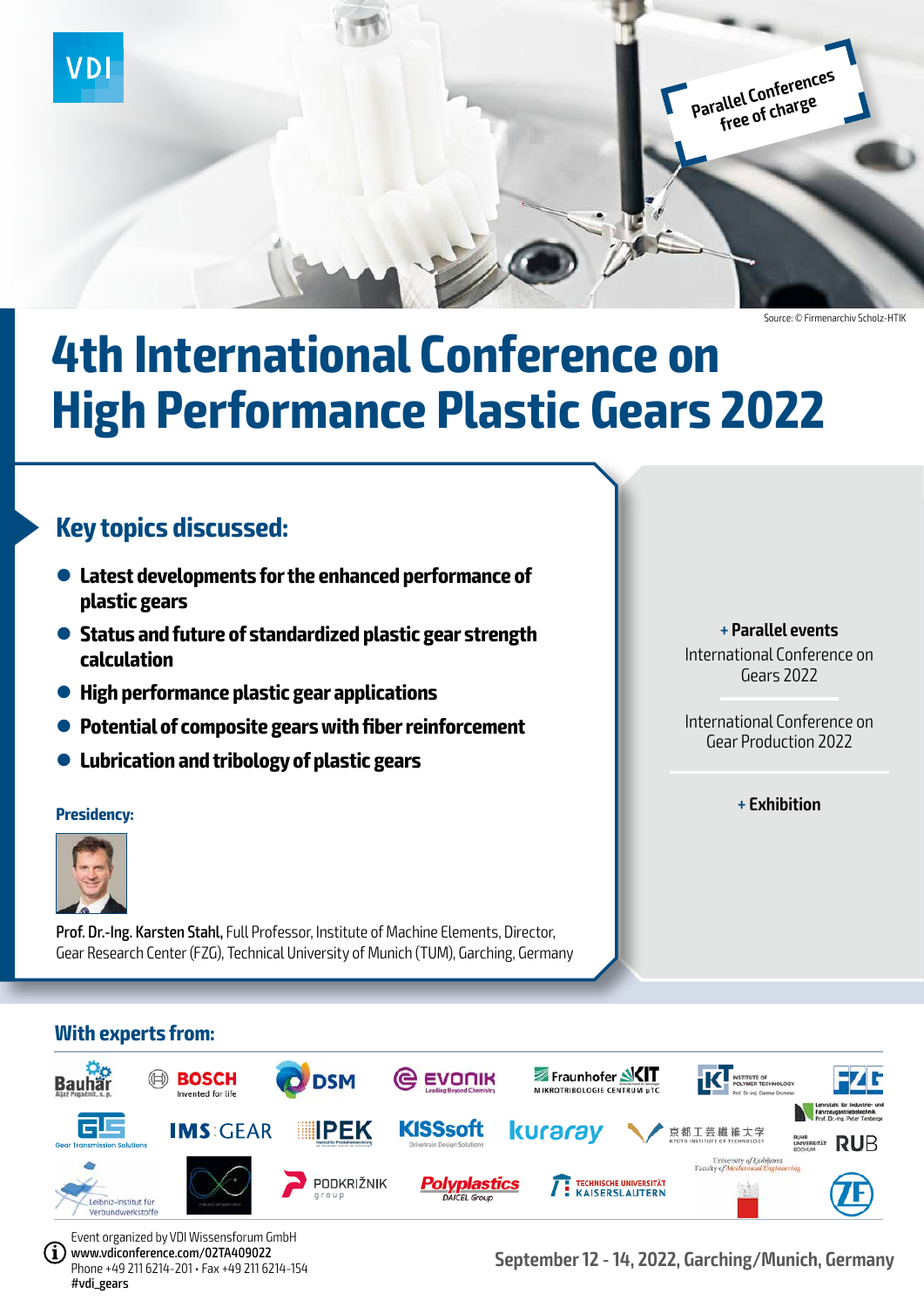

excellence, Gear Research Center (FZG), Technical University of Munich (TUM), Garching, Germany



#### **Opening of**

**4th International Conference on High Performance Plastic Gears 2022**

#### **Applications**

**Moderation: Dr.-Ing. Andreas Langheinrich,** Horst Scholz GmbH & Co. KG, Kronach, Germany

Q **13:30 Weight and cost reduction potentials with high performance polymers for gears**

- Use in drive elements of air-conditioning systems enables a 40 % weight reduction compared to conventional materials
- The dimensional stability of PA9T over a wide temperature range enables substitution for underperforming materials
- New material developments and further investment in adequate test equipment will support future application developments

**Kazuma Yanagisawa, B. Sc.,** R&D Engineer, Research and Development Department, KURARAY CO., LTD., Tsukuba, Ibaraki, Japan, Dipl.-Ing. (FH) Andreas Weinmann, Business Development Manager, Marketing and Sales Department, KURARAY Europe GmbH, Hattersheim, Nils Gerlach, Senior Technical Sales & Product Manager, Nordmann Rassmann GmbH, Hamburg, Germany

#### Q **14:00 High performance plastic gear solution in the engine environment**

- Balancer gears in a combustion engine
- Challenges in tooth and gear body design
- Benefits when using plastics

**Dipl.-Ing. Stephan Oberle,** Director R&D, Veronica Labriola, B. Eng. Project Engineer, R&D, Egor Melnikov, B. Eng., Project Engineer, R&D, IMS Gear SE & Co. KGaA, Donaueschingen, Germany

#### Q **14:30 Potential and performance analysis of polymer gears in automotive high speed gearboxes**

- Working surface pair analysis of polymer contacts
- 
- Influence of the lubricant on wear and performance in high speed contact
- Design of a high speed test bench

**Friedrich Lagier, M. Sc.,** Research Assistant, Research Group Clutch and Tribology Systems, Dipl.-Ing. Katharina Bause, Head of Research, Drive Systems, Clutch and Tribology Systems, Dipl.-Ing. Sascha Ott, Managing Director, IPEK – Institute of Product Engineering, Karlsruhe Institute of Technology (KIT), Karlsruhe, Germany

**15:00 Coffee break** – meet & greet in the exhibition area, poster presentation area and GearArena

#### **Material properties**

**Moderation: Dr.-Ing. Ulrich Kissling,** KISSsoft AG, Bubikon, Switzerland

#### Q **16:00 Dimensional stability of moulded polymer gears in various environmental conditions**

- Study of swelling effect on several different polymer materials
- Investigation into the influence of humidity and temperature on dimensional stability

• Prediction of gear swelling for more accuracy in gear design **Prof. Dr. Mitjan Kalin,** Professor, Head of the Lab, Sebastjan Matkovič, M. Sc., Researcher, Laboratory for Tribology and Interface Nanotechnology – TINT, Faculty of Mechanical Engineering, University of Ljubljana; Dr.-Ing. Aljaž Pogačnik, Plastic Gear Consultant, Bauhar s.p., Bled, Slovenia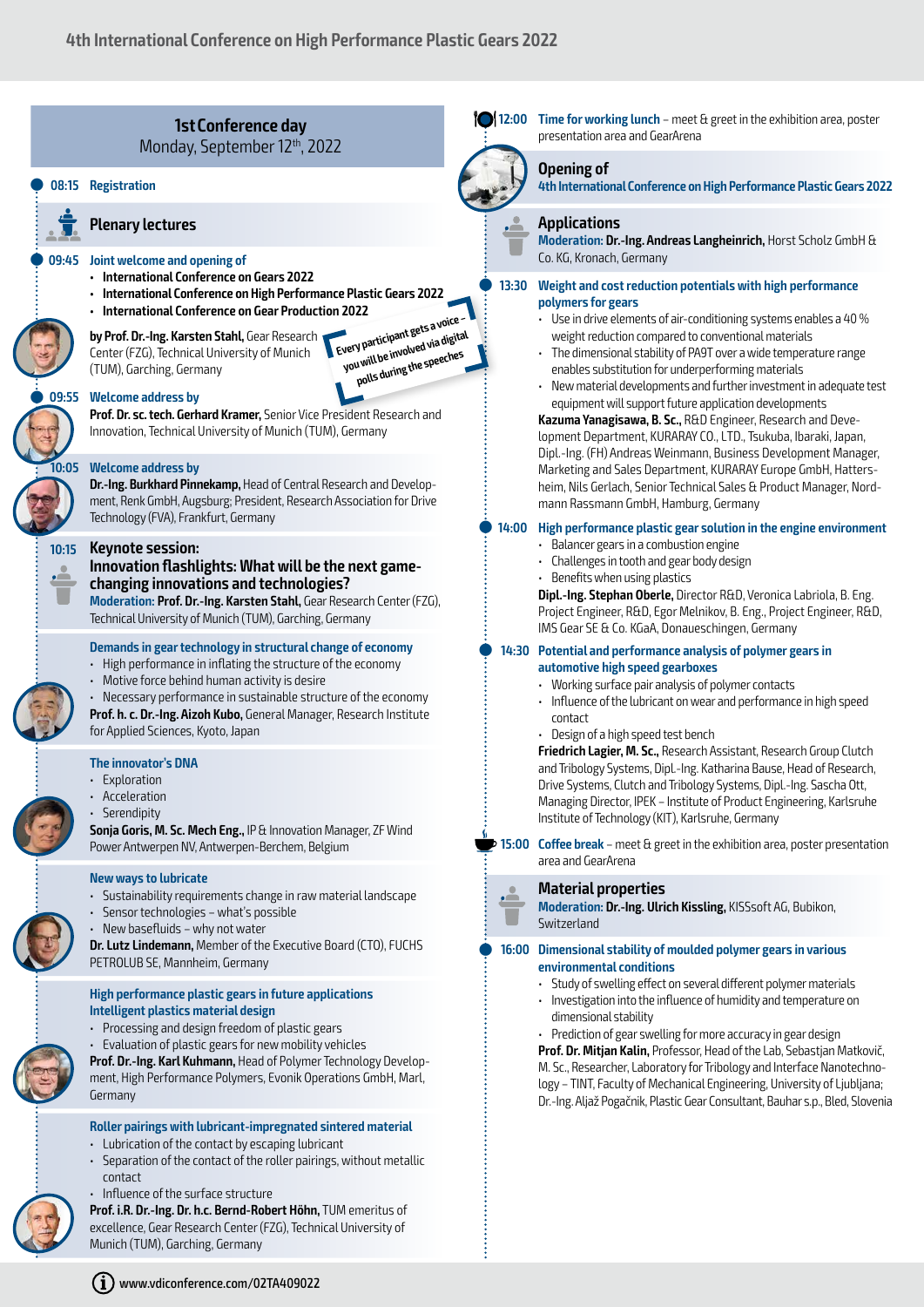

#### Q **16:30 Potential of woven carbon fiber reinforced polymer (CFRP) composite gears**

- Long fiber CFRP composite gears were studied
- Increased performance was found compared to polymer gears
- Failure modes were studied under the scanning electron microscope (SEM) and optical microscope

**Damijan Zorko, Ph. D.,** Researcher, Laboratory for Engineering Design LECAD, Borut Černe, Ph. D., Researcher, Laboratory for Engineering Design LECAD, Assist. Prof. Zoran Bergant, Ph. D., Researcher, Laboratory for heat treatment and materials testing, Faculty of Mechanical Engineering, University of Ljubljana, Slovenia

#### Q **17:00 Predicting static and fatigue performance for fiber reinforced plastic gears**

- Static and fatigue measurements on dedicated gear test set-ups
- Predicting strength (short- and long-term) by combining numerical and analytical tools
- Coupled analysis between fiber orientation and anisotropic material model

**Benjamin van Wissen, M. Sc.,** CAE Engineer/Associate scientist, Research and technology: CAE, DSM Engineering Materials, Dr. ir. Marc Kanters, Scientist, Polymer mechanics, fatigue, failure, strength, DSM ASC, Adnan Hasanovic, M. Sc., System Expert Gears and actuators, DSM Engineering Materials, Geleen, The Netherlands

#### Q **17:30 End of the first conference day**

#### Q **18:00 Organized bus transfer to the evening reception**



You are invited!

At the end of the first conference day we cordially invite you to our evening reception.

#### Q **19:00 Evening reception at the Hofbräuhaus in Munich**

You can look forward to a special evening event. We cordially invite you to our evening reception at the Hofbräuhaus and to enjoy tradition. The Hofbräuhaus is the cradle of Bavarian tavern culture – the origin of tradition, "Gemütlichkeit" and hospitality. Enhance your personal network and use the informal atmosphere for deeper-going discussions.



Source: @ Hofbräuhaus München

ŧ

#### **Dinner speech**



ŧ

"Mobility is not only an essential feature of freedom - without it, living nature is unimaginable. The key to mobility of humankind and its communities has always been innovation, shaped by our engineers, coming full circle back to living freedom."

**Prof. Dr. Dr. h. c. mult. Wolfgang A. Herrmann,** President Emeritus, Technical University of Munich (TUM), Garching & Chairman of the Founding Board, Deutsches Zentrum Mobilität der Zukunft (DZM), Munich, Germany

## **2nd Conference day**

### Tuesday, September 13th, 2022

#### **Gear strength testing**

**Moderation: Dr.-Ing. Ulrich Kissling,** KISSsoft AG, Bubikon, **Switzerland** 

#### Q **08:30 In situ measurement of the influences of varying load conditions on the operating properties of polymer gears**

- Basics on in situ gear testing and the influence of load conditions on polymer properties
- Presentation of a new in situ wear measurement methodology for gears

• Interaction of rotational speed and torque loading in gear testing **Prof. Dr.-Ing. Dietmar Drummer,** Full Professor, Institute of Polymer Technology, Friedrich-Alexander-University FAU, Erlangen, Germany

#### Q **09:00 Operating behavior and performance of oil-lubricated plastic gears**

- Unreinforced and carbon fiber reinforced PEEK gears
- Temperature measurements under different operating conditions
- Wear and pitting lifetime evaluation

**Christopher Illenberger, M. Sc.,** Team Leader Plastic Gear, Load Carrying Capacity Cylindrical Gears, Gear Research Center (FZG), Institute of Machine Elements, Technical University of Munich (TUM), Garching, Germany

#### Q **09:30 Cylinder-on-ring model wear tests as an input data source for the simulation of the friction and wear of plastic gears**

- Performance optimisation of manufacturing deviations
- Influence of optimised lubricant fluid technology
- New evaluation criteria for micro gears

**Dipl.-Chem. Andreas Gebhard,** Manager Tribology, Department of Materials Science, Leibniz-Institut für Verbundwerkstoffe GmbH, Kaiserslautern; Jun. Prof. Dr.-Ing. Manuel Oehler, Junior Professor for Mechanical Drive Technology, Wassiem Kassem, M. Sc., Research Assistant, MEGT – Institute of Machine Elements, Gears and Tribology, Department of Mechanical and Process Engineering, Technische Universität Kaiserslautern, Germany

**10:00 Coffee break** – meet & greet in the exhibition area, poster presentation area and GearArena

#### **Standardization of strength calculation**

**Moderation: Dipl.-Ing. Klemens Humm,** ZF Friedrichshafen AG, Friedrichshafen, Germany; **Prof. Dr.-Ing. Karsten Stahl,** FZG, Technical University of Munich (TUM), Garching, Germany

#### Q **11:00 The future of plastic gear standardization**

- Limitations of VDI 2545 and VDI 2736
- Influential parameters affecting plastic gear calculation
- Plastic gear calculation tomorrow

**Dr.-Ing. Aljaž Pogačnik,** Plastic Gear Consultant, Bauhar s.p., Bled, Slovenia; Dr.-Ing. Ulrich Kissling, President, KISSsoft AG, Bubikon, Switzerland

#### Q **11:30 Load-capacity evaluation of polyacetal (POM) internal gears according to JIS B 1759:2019 (Effect of number of teeth of pinion)**

- Load capacity of plastic internal gears
- Actual contact ratio and PV integral value
- Tooth form factor for internal gears

**Wataru Nakamoto, B. Eng.,** Mechanodesign, Prof. Dr. Eng. Ichiro Moriwaki, Professor, Faculty of Mechanical Engineering, Kyoto Institute of Technology, Kyoto; Dr. Eng. Akio Ueda, President, Amtec Inc., Osaka, Japan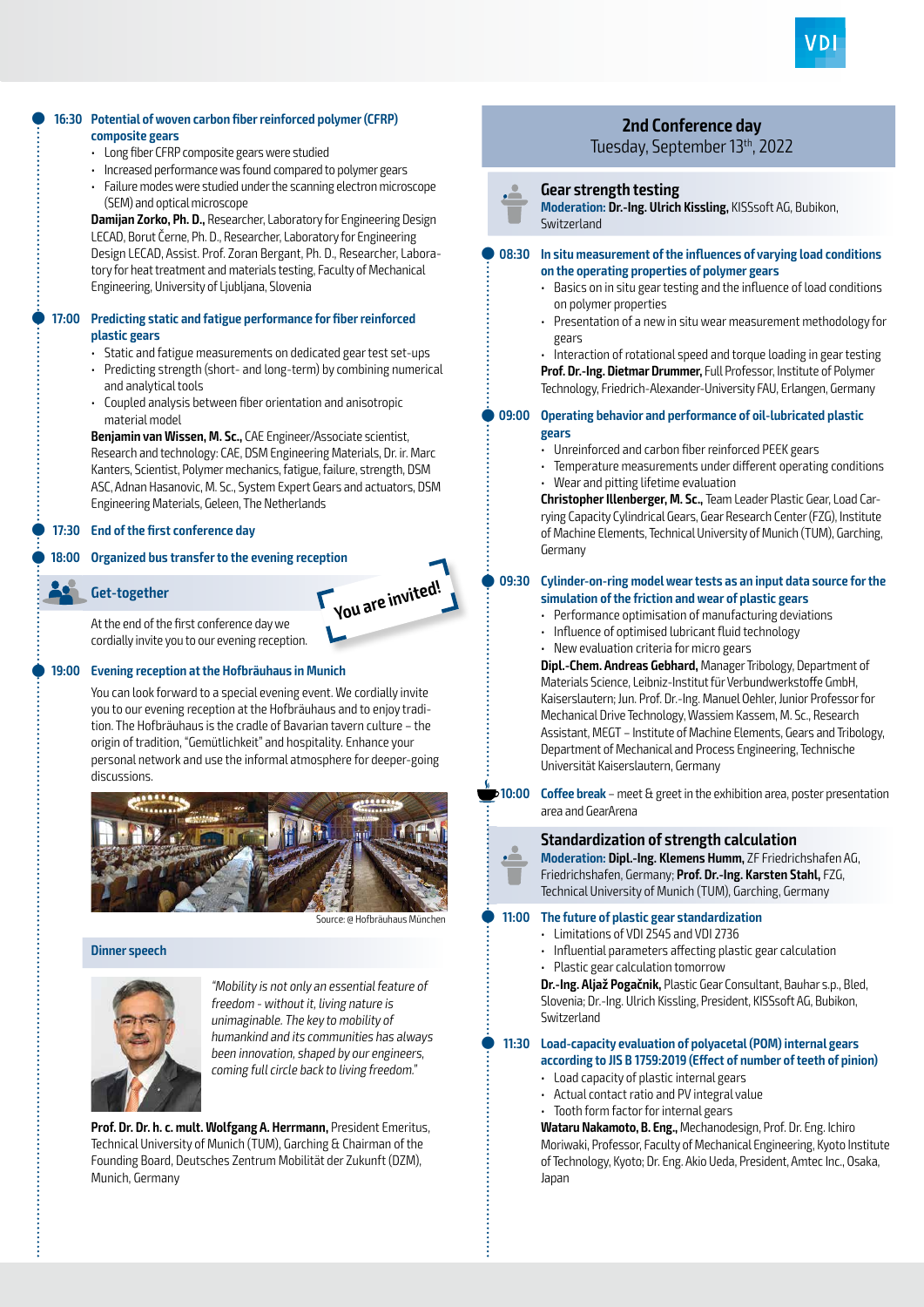### **4th International Conference on High Performance Plastic Gears 2022**





- polymer gears in powertrains
- Substitution of steel gears by polymer
- Calculated verification of the load-carrying capacity of plastic gears

**Stefan Reitschuster, M. Sc.,** Research Associate, Dr-Ing. Thomas Tobie, Head of Department, Department Load-Capacity Cylindrical Gears, Prof. Dr.-Ing. Karsten Stahl, Full Professor, Gear Research Center (FZG), Institute of Machine Elements, Technical University of Munich (TUM), Garching, Germany

#### Q **14:30 A one stage planetary gearbox made of plastic with crossed helical gears**

- An old principle used in a new innovative way
- Challenges in the design and production of plastic gears with special and sophisticated contours
- Correlation between theoretical design and production by means of digitalization

**Dr.-Ing. Jens Fechler,** Director R&D, R&D, Matthias Kieninger, B. Eng., Senior Development Engineer, Simon Albert, B. Eng., Development Engineer, R&D, IMS Gear SE & Co. KGaA, Donaueschingen, Germany

#### Q **15:00 Optimized crossed helical gearboxes using non-involute transverse section**

- New program for general calculation of variable flank geometries
- Optimization of Hertzian pressure, efficiencies and sliding paths
- Avoidance of critical pressure values that occur with standard involute geometries

**Linda Becker, M. Sc.,** Research Assistant, Dr.-Ing. Dietmar Vill, Senior Engineer, Prof. Dr.-Ing. Peter Tenberge, Full Professor, Chair of Industrial and Automotive Drivetrains, Ruhr-University Bochum, Gemany

**15:30 Coffee Break** – meet & greet in the exhibition area, poster presentation area and GearArena

#### **Friction and temperature effects**

**Moderation: Dr.-Ing. Marco Baccalaro,** Robert Bosch GmbH, Heilbronn, Germany

#### Q **16:30 The effect of temperature on the SN curve for bending stress measured on a new test rig for plastic gears**

- Description of the test-rig
- Post processing of data
- Construction of the SN curve

**Dr. Riccardo Longato,** Development Engineer, Research & development, Longato Riccardo Srls, Rovigo; Dr. Eng. Massimiliano Turci, Gear Design Consultant, Studio Tecnico Turci, Cesena, Italy

#### Q **17:00 Improved calculation methodology for the prediction of tooth temperature of plastic gears**

- Calculation of the actual contact ratio by CAE technology
- Derivation of the coefficient of friction of plastic gears
- Offer of the new modification for temperature prediction

**Takuma Matsumura,** researcher, Dr. Masahiro Kada, senior researcher, Research and Development Division, Technical Solution Center, Polyplastics Co., Ltd., Fuji-shi, Japan, Dr.-Ing. Aljaž Pogačnik, Plastic Gear Consultant, Bauhar s.p., Bled, Slovenia

#### Q **17:30 PEEK gears for high power transmissions**

- Performance of PEEK gears in dry-running and oil-lubricated environment
- Influence of temperature, velocity and load on PEEK´s tooth root strength
- Examples of PEEK gears in high power transmissions

**Dipl.-Ing. (FH). Philipp Kilian,** Head of Tribology Development, High Performance Polymers, Evonik Operations GmbH, Darmstadt, Prof. Dr. Karl Kuhmann, Director Polymer Technology Department, High Performance Polymers, Evonik Operations GmbH, Marl, Germany

#### Q **18:00 Evening reception at the conference venue TUM, Garching**

#### **Dinner speech**



"Despite all digitalization in the world, also in future real forces will have to be transmitted. Thus, developing and manufacturing transmission systems which aim at the best efficiency factor as well as the lowest possible lifetime costs will always be a challenge for all people involved."

**Prof. Dr.-Ing. Sebastian Bauer,** President, German Federation of Industrial Research Associations "Otto von Guericke" e. V. (AiF), Cologne & Managing Director (Research and Development), BAUER Maschinen GmbH, Schrobenhausen, Germany

#### **3rd Conference day** Wednesday, September 14th, 2022

#### **Lubrication**

t

**Moderation: Dr.-Ing. Marco Baccalaro,** Robert Bosch GmbH, Heilbronn, Germany

#### Q **08:30 Lubricated polymer-steel-systems: influence of the surface and interfacial energies of frictional partners on their tribological performance**

- Analysis of a tribo-system based on interfacial energies
- Boundary friction, transition sticking-sliding
- Influence of interaction energies on run-in and wear

**Dr. Raimund Jaeger,** Head of the research group, Dr.-Ing. Christof Koplin, Scientist, Dr. rer. Nat. Bernadette Schlüter, Scientist, Polymer Tribology & Biomedical Materials, Fraunhofer Institute for Mechanics of Materials IWM, Freiburg, Germany

#### Q **09:00 Ensuring reliable grease service life in high-temperature plastic gears**

- Higher operating temperatures of heat-stabilized thermoplastic gears increase thermal stress on grease
- Thermo-oxidative degradation of grease can limit service life of gears
- New test method for thermo-oxidative stability of greases

**Dr.-Ing. Markus Matzke,** Senior Expert Lubrication, Dr.-Ing. Alexander Elter, Senior Manager, Fluid Dynamics and Reliability, Technology, Corporate Sector Research and Advance Engineering, Applied Mathematics and Engineering for Future Components, Robert Bosch GmbH, Renningen, Germany

#### $(i)$  www.vdiconference.com/02TA409022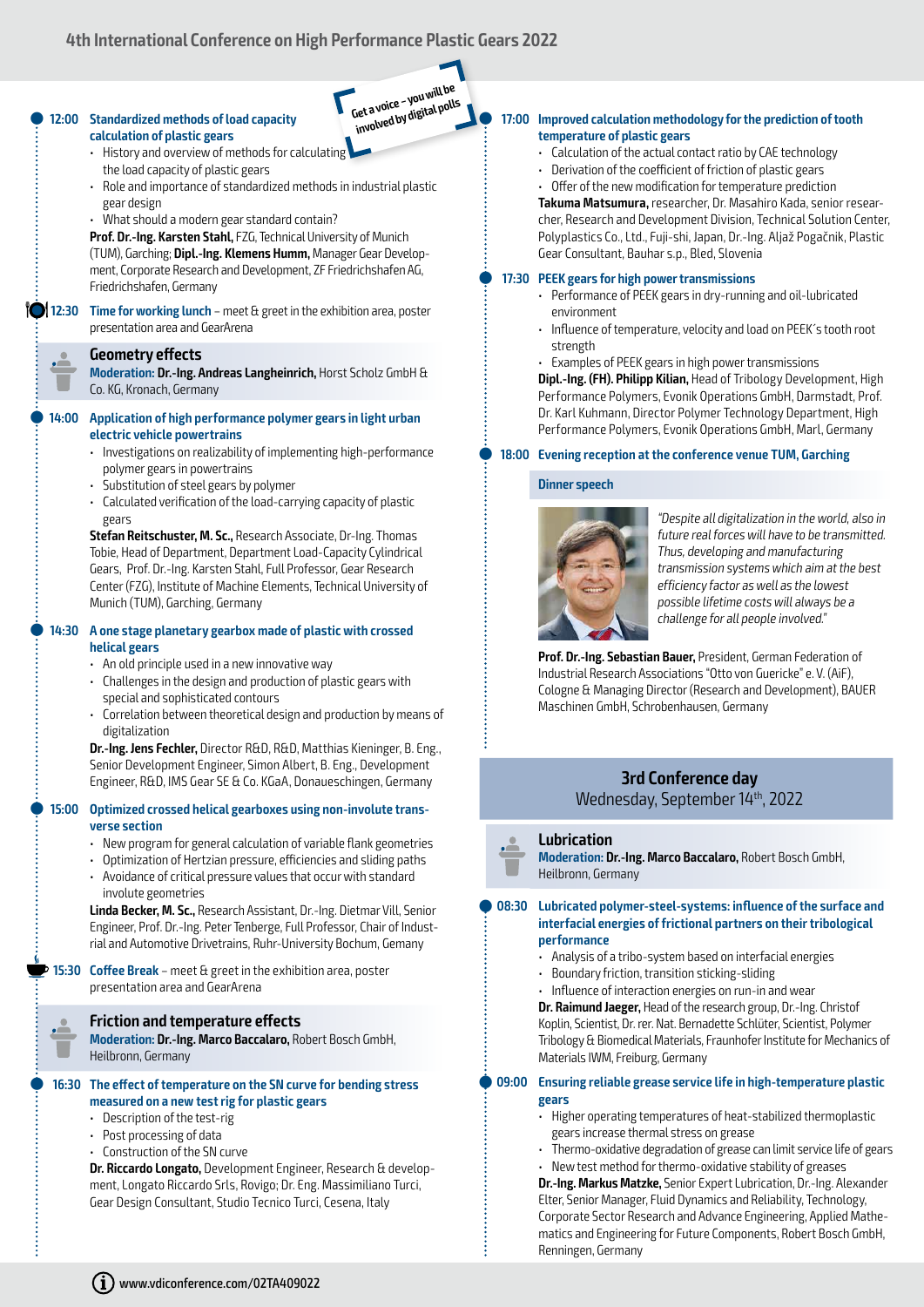



## **The conference will give you the answers to these questions:**

- How can the performance of plastic gears be enhanced?
- What are the current and future methods for the standardized strength calculation of plastic gears?
- Do high performance plastic gears require fiber reinforcement?
- How can the NVH-behavior of plastic gears be determined?

## **Scientific support:**

#### **VDI Society Product and Process Design**

The VDI SOCIETY PRODUCT AND PROCESS DESIGN (VDI-GPP) and its technical divisions provide all sectors with verified knowledge on the design of products and processes and their optimization in terms of quality and the time- and cost-benefit ratio.

**www.vdi.eu**

## **Presidency**



**Prof. Dr.-Ing Karsten Stahl,** Full Professor, Institute of Machine Elements, Director, Gear Research Center (FZG), Technical University of Munich (TUM), Garching, Germany

## **Conference board**

**Highly committed and with a great passion to succeed, the program committee – consisting of the following experts – draws up the conference agenda for you.**







from left to right:

**Dr.-Ing. Marco Baccalaro,** Chassis Systems Control, Gear Development and Test Conception/Realization, Robert Bosch GmbH, Heilbronn, Germany

**Dipl.-Ing. Klemens Humm,** Manager Gear Development, Corporate Research and Development, ZF Friedrichshafen AG, Friedrichshafen, Germany

**Dr.-Ing. Ulrich Kissling,** President, KISSsoft AG, Bubikon, Switzerland

**Dr.-Ing. Andreas Langheinrich,** Development Drive Technology, Horst Scholz GmbH & Co. KG, Kronach, Germany

## **Exhibition & sponsorship**

As an exhibitor or sponsor you can position your company with a clearly perceptible presence within a selected circle of participants. Get in contact with top-class attendees at this conference and present your products and services to a specialist audience in your market without any coverage waste. We would gladly provide you with an individual offer.



**Your contact person:**

Vanessa Ulbrich Project Consultant Exhibition & Sponsorship Phone: +49 211 6214-918 Fax: +49 211 6214-97918 Email: ulbrich@vdi.de

## **List of exhibitors**

- ELTRO Gesellschaft für
- Elektrotechnik mbH
- Evonik Operations GmbH
- GEORGII KOBOLD GmbH & Co. KG
- Horst Scholz GmbH & Co. KG
- 
- KISSsoft AG
- MESYS AG
	- OTEC Präzisionsfinish GmbH
- Smart Manufacturing Technology Ltd., UK
	- Winkelmann Flowforming

(May 2022)

- 
- IMS Gear SE & Co. KGaA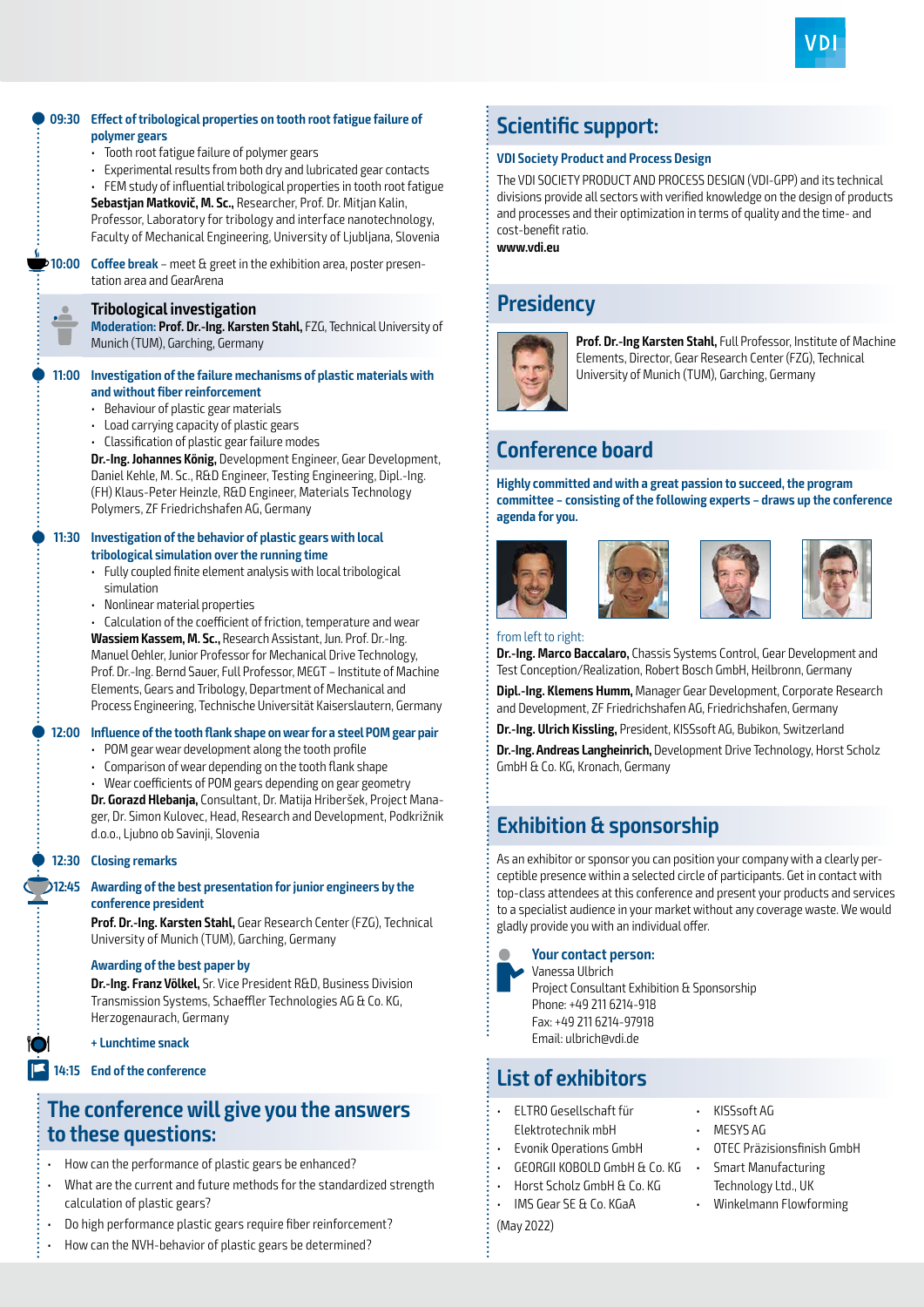## Gears interactive – new ideas, more added value for your business

#### **Gather hands-on experience in the transmission world!**

Take a look at individual gear components, gain an insight into how the different components interact and compare design and workmanship! You will find an on-site contact person from the exhibitor to answer all your questions.

## **GearArena FZG lab tours**

**talks**

#### **Get the chance to visit innovative laboratory facilities!**

Seize the opportunity and visit the nearby test and laboratory facilities at the Gear Research Center (FZG). Several guided tours with different core topics offer opportunities of gaining deeper insights into a variety of innovative gear test rigs and laboratory equipment. For registration meet at the FZG information desk during the conference.

## **Speakers meet up Poster exhibition with impulse**

#### **Do you still have unresolved questions?**

You can address your questions to the speakers right after the lecture during the coffee break. Take the chance to say hello to your favorite speakers and to connect with them. They will be available for at least 15 minutes after their session.

#### **The poster exhibition is combined with a 5-minute talk.**

The compact style of presentation called the '5-minute rapid' presentation, will provide you with all information in a clear, succinct manner. Poster presentations are scheduled during the coffee breaks. Presentation times will be announced on-site.



## **Two gear community nights**

#### **Your networking hotspot for the international gear community!**

Enjoy the evening reception at the Hofbräuhaus as well as another social event on the second conference day at the university. The Hofbräuhaus is the cradle of Bavarian tavern culture – the origin of tradition, "Gemütlichkeit" and hospitality. Both – the get-together at the FZG and the brewery visit – offer you an excellent opportunity to network with your peers and catch up on trends.



Source: Hofbräuhaus München

**Venue:**









Source: Astrid Eckert/TUM Source: Andreas Heddergott/TUM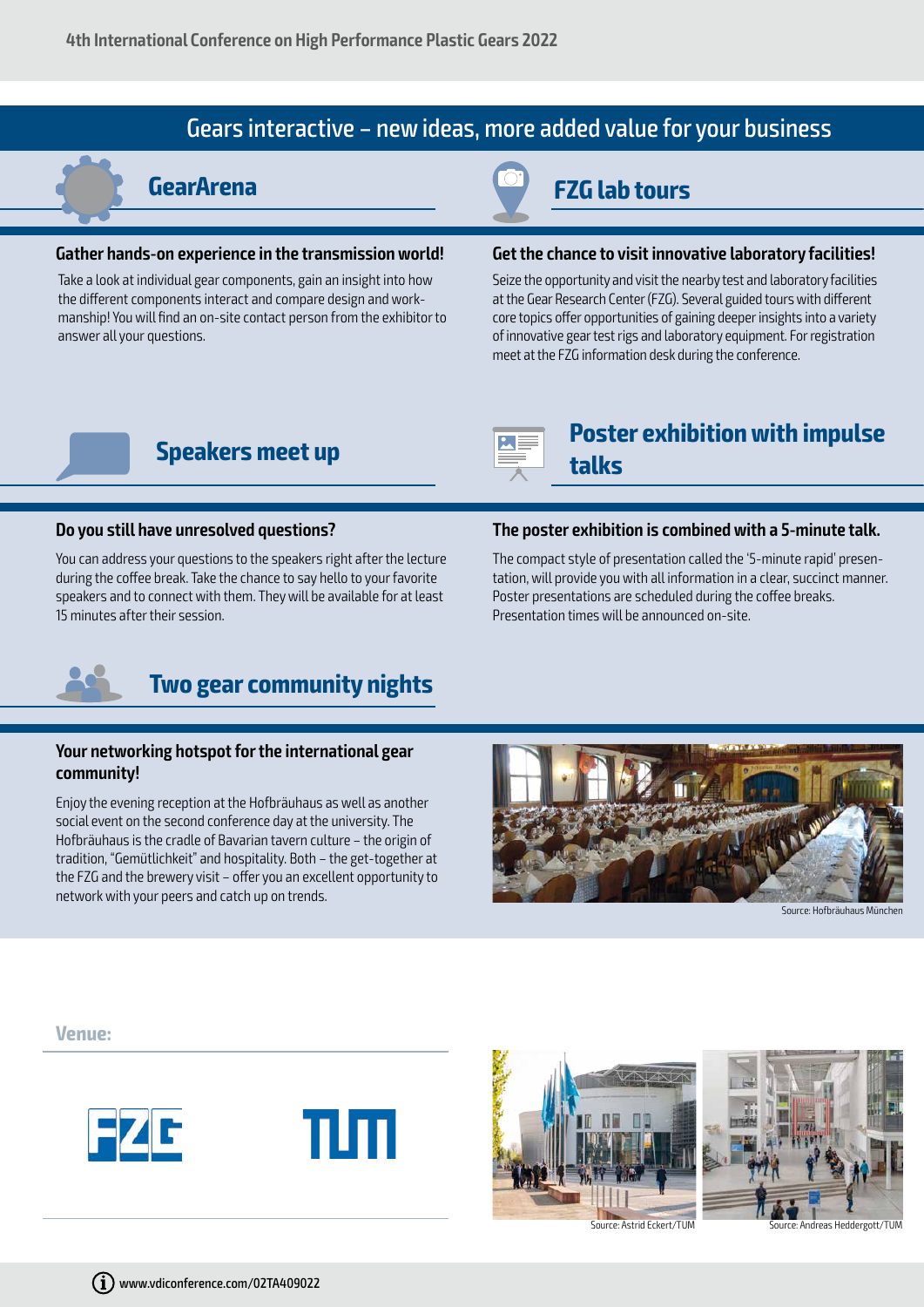

## **Parallel conferences**

#### **International Conference on Gears 2022**

**September 12 - 14, 2022, Garching/Munich, Germany**



**Visit for free!**

#### **Key topics:**

- Improved simulation methods
- Lubrication for enhanced efficiency
- Condition monitoring with smart gear systems
- Multi-body simulation and NVH prediction
- Improved calculation methods for strength and efficiency

#### **Presidency:**

**Prof. Dr.-Ing. Karsten Stahl,** Full Professor, Institute of Machine Elements, Director, Gear Research Center (FZG), Technical University of Munich (TUM), Garching, Germany

**Dr.-Ing. Bernhard Bouché,** Director of Research and Development Mechanics, Getriebebau NORD GmbH & Co. KG, Bargteheide, Germany

**Prof. i.R. Dr.-Ing. Dr. h.c. Bernd-Robert Höhn,** TUM emeritus of excellence, Gear Research Center (FZG), Technical University of Munich (TUM), Garching, Germany

**Dr.-Ing. Burkhard Pinnekamp,** Head of Central Research and Development, Renk GmbH, Augsburg; President, Research Association for Drive Technology (FVA), Frankfurt, Germany

#### **With experts from:**

AKGears | AVL Deutschland | AVL List | Envision COE | dive solutions | Idemitsu Kosan | Jatco | KISSsoft | Nissan Motor | OTEC Präzisionsfinish | Ovako | Robert Bosch | Schaeffler Technologies | SEW-Eurodrive | Siemens Industry Software | Small Innovative Enterprise "Mechanic" | Transmission Dynamics | WEBER | ZG Hypoid

**Further details and the final program can be found here: www.vdi-gears.eu**

## **Parallel conferences**

#### **4th International Conference on Gear Production 2022**

**September 12 - 14, 2022, Garching/Munich, Germany**



#### **Key topics:**

- Increasing productivity in gear skiving
- Higher tool life for hard finishing processes
- Improved gear-quality inspection
- Methods for designing and manufacturing face, bevel and worm gears
- Improved tribo system within the manufacturing process
- Enhanced simulation methods to improve the gear manufacturing process

#### **Presidency:**

**Prof. Dr.-Ing. Thomas Bergs,** Full Professor, Laboratory for Machine Tools and Production Engineering (WZL), Chair of Manufacturing Technology, Faculty for Mechanical Engineering, RWTH Aachen University, Germany

**Prof. Dr.-Ing. Christian Brecher,** Full Professor, Chair of Machine Tools, Laboratory for Machine Tools and Production Engineering (WZL), Faculty for Mechanical Engineering, RWTH Aachen University, Germany

**Prof. Dr.-Ing. Karsten Stahl,** Full Professor, Institute of Machine Elements, Director, Gear Research Center (FZG), Technical University of Munich (TUM), Garching, Germany

#### **With experts from:**

Applied Nano Surfaces Sweden | Balance Drive | Georgii Kobold | Gleason Corporation | Hexagon Metrology | Involute Simulation Softwares | Nidec-Shimpo | OTTO FUCHS Dülken | Physikalisch-Technische Bundesanstalt | SEW-Eurodrive

**Further details and the final program can be found here: www.vdiconference.com/02TA411022**